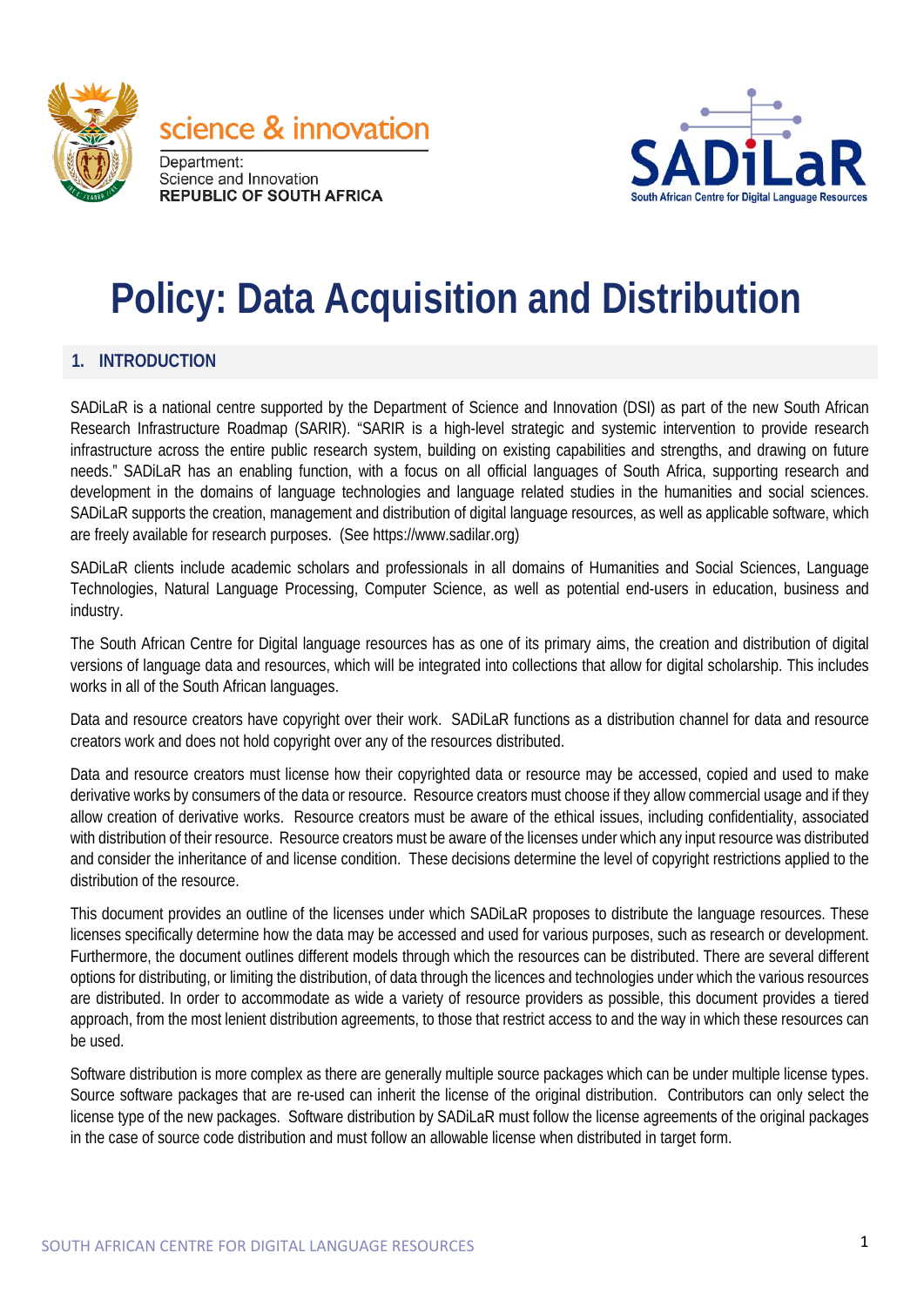# **2. RESOURCE LICENSING**

In all environments that distribute, use, or make data available, the main tool for establishing how the resources can be used is the license that accompanies the data. Although there are a plethora of different licenses, the most commonly used licenses are the Creative Commons licenses, where a relatively straightforward set of questions can provide a user with a licence that has the appropriate restrictions. All of the licenses are available from https://creativecommons.org/ with the specific selection of a license available from https://creativecommons.org/share-your-work/. Many of the licensing options discussed here relate either directly, or are derived from these licenses.

### **2.1. Open access licensing**

The most lenient of the licence options is open licences that allow for the use of the data in any format for any purpose, whether commercial, non-commercial, or research. The most common of these licence types is the Creative Commons Attribution license, where the only restriction on the use of the data is that attribution must be provided to the creators/copyright holders of the resource. The resources may be incorporated into other resources, changed in any way and used for any purpose. Furthermore, the resource may be distributed further by any party that has downloaded and accepted the licensing conditions.

A second open access option is a license that specifies that there may be no derivatives of the resource, i.e. no changes or derivations of the resource may be made, and the resource must be used and distributed in the exact format distributed by SADiLaR. This is typically distributed under the CC Attribution-NoDerivatives license.

A third open access option is a license that specifies that there may be derivatives of the resource, but all derivatives must also be distributed under the same or a compatible license.

This type of resource will be stored in the SADiLaR repository without requiring any authentication control to download the resource.

#### **2.2. Academic / Non-commercial licensing**

A more restrictive license is an non-commercial license, which allows users to use and distribute the resource only for noncommercial purposes. The same options with regard to derivatives and sharing are available which would restrict or allow the licensee from creating derived resources, and optionally require licensees to distribute any derivatives under the same license.

This type of resource will be stored in the SADiLaR repository requiring authentication with academic credentials to download the resource. People without academic credentials can request a credential via CLARIN (https://www.clarin.eu/).

## **2.3. Restricted and commercial licensing**

An even more restrictive license makes provision that only the licensee may use the resource, where the use in commercial or non-commercial settings are specified with the license. The specific application of the resource use can also be specified in the specific license and can include restrictions such as:

- Limiting the type activity that the resource may be used for, e.g. creating a word list, inclusion in a corpus, evaluation of technologies, creating statistical models. This type of restriction is typically used to prevent the licensee from infringing on the copyright holders business model.
- Specifically limiting to activities that may not be performed with the data, e.g. explicitly stating that the resource may not be published in its original or derivative format.
- Limiting the distribution of confidential or ethically sensitive information.

This type of resource can be stored in the repository and distributed through a channel requiring authentication and specifically approved authorisation to download. This type of resource can also be held in the SADiLaR repository as a metadata only record as specified in section 3.3.